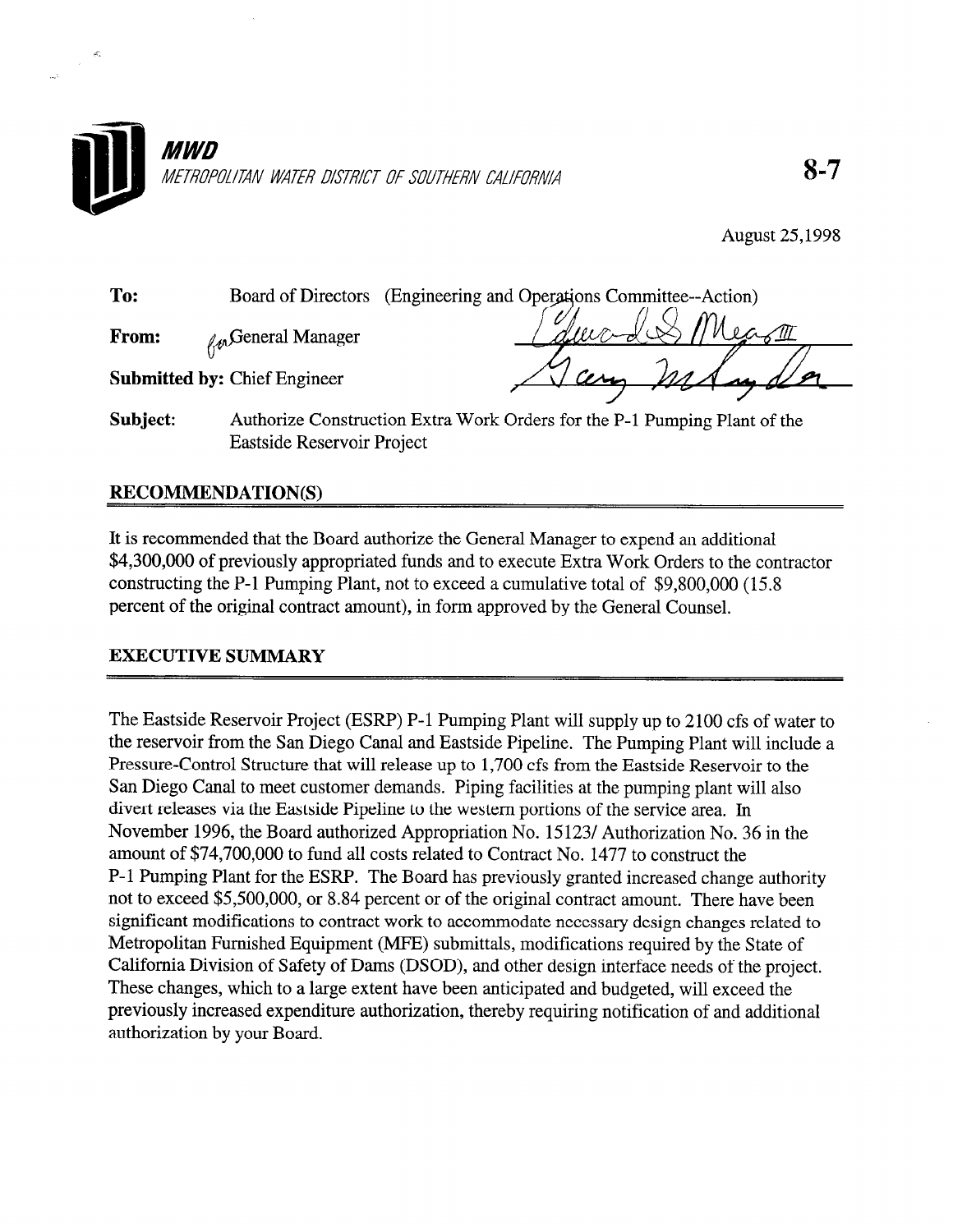.,

### **JUSTIFICATION**

The P-l Pumping Plant is the only means to deliver both State Water Project and Colorado River Aqueduct water from the San Diego Canal into the Eastside Reservoir. The plant provides an essential function to the reservoir project, without which its overall operation would be impaired.

## ALTERNATIVE TO PROPOSED ACTION

1) Do not authorize the General Manager to award extra work orders.

Continuing with the construction of the P-l Pumping Plant without the increased authorization would preclude Metropolitan's ability to address remaining issues and negotiate cost-effective remedies. The amount of Extra Work Orders approved to date has remained within the Board's increased authorization limits; however, Metropolitan's construction management team estimates that without increased authority, the remaining funds will be insufficient to complete the facility. To withhold payment for this necessary work until after completion of construction would be more costly than resolving these cost issues as they occur. This could also result in significant time delays to the P-l Pumping Plant operations and the filling of the reservoir.

# ACTIONS AND MILESTONES

| Completed Final Design of the P-1 Pumping Plant: | July 1996      |
|--------------------------------------------------|----------------|
| • Started Construction of the P-1 Pumping Plant: | February 1997  |
| Complete Construction of the P-1 Pumping Plant:  | September 1999 |

# CEQA COMPLIANCE / ENVIRONMENTAL DOCUMENTATION

All California Environmental Quality Act (CEQA) requirements have been satisfied for the proposed action. In October 1991, the Board certified the Final Environmental Impact Report for the ESRP. This action satisfied the provisions of CEQA, and no further environmental documentation or reviews are necessary for the Board to take action on these recommendations.

# DETAILED REPORT

The contract work for the P-l Pumping Plant under Contract No. 1477, Specifications No. 1342, as amended, included: reinforced concrete construction of the Pump House, Control Center, and Pressure Control Structure; and installation of large-diameter steel pipe, valves, 6,000 HP pump/motor units, and LCI control units. These major equipment components of the P-l Pumping Plant were of a complex nature requiring a long lead time for manufacturing. Consequently, Metropolitan purchased the equipment under separate contracts and provided it as Metropolitan-Furnished Equipment (MFE) to be installed by the General Contractor.